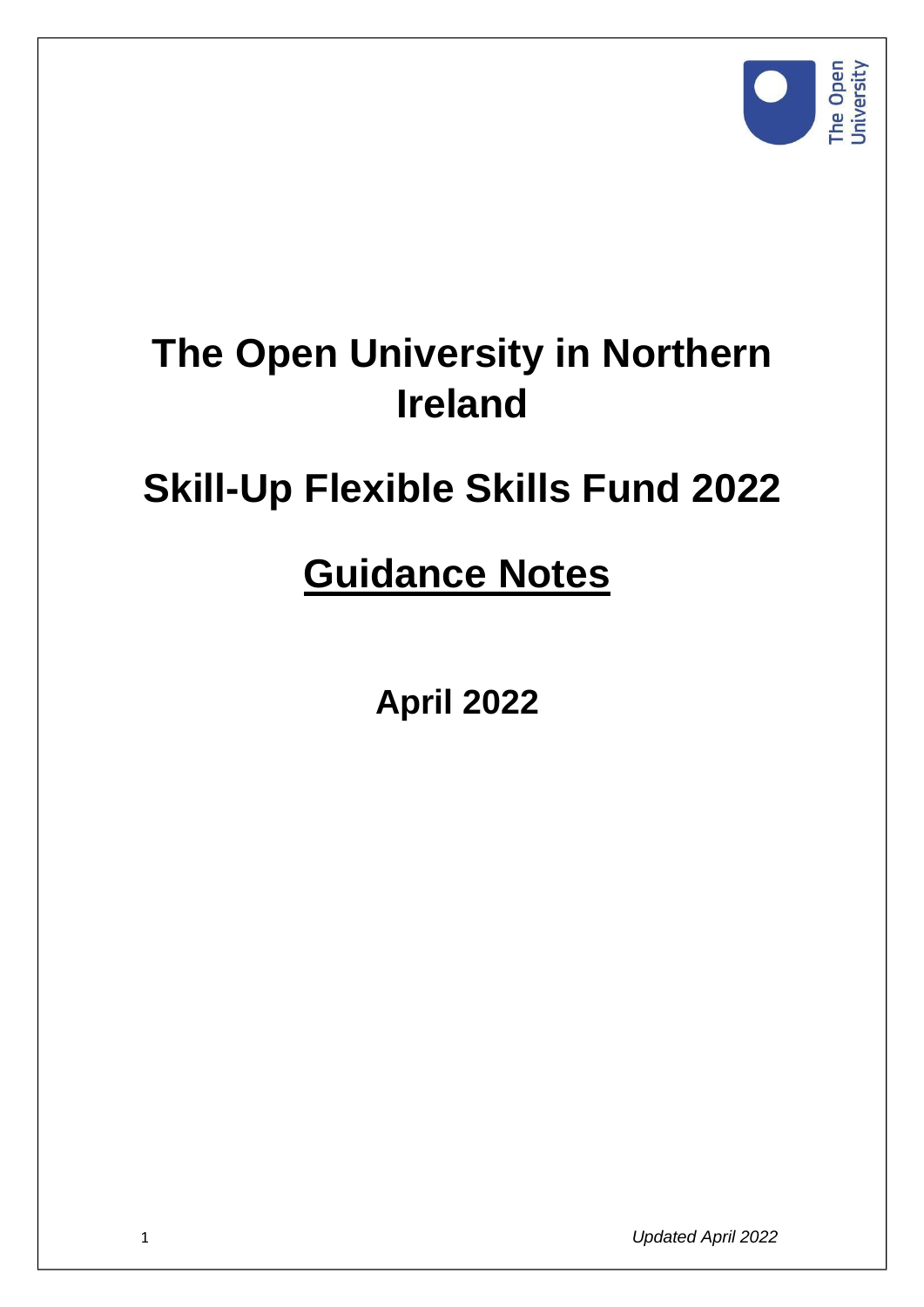



## **TABLE OF CONTENTS**

| <b>SECTION</b> |                                          | <b>PAGE</b> |
|----------------|------------------------------------------|-------------|
| 1.0            | <b>KEY APPLICANT</b>                     | 3           |
|                | <b>INFORMATION</b>                       |             |
| 2.0            | <b>ADDITIONAL</b><br><b>SUPPORT</b>      | 6           |
| 3.0            | <b>KEY TIMESCALES</b>                    | 7           |
| 4.0            | <b>KEY CONTACT</b><br><b>INFORMATION</b> | 8           |
| 5.0            | <b>MICROCREDENTIAL</b><br><b>STUDY</b>   | 9           |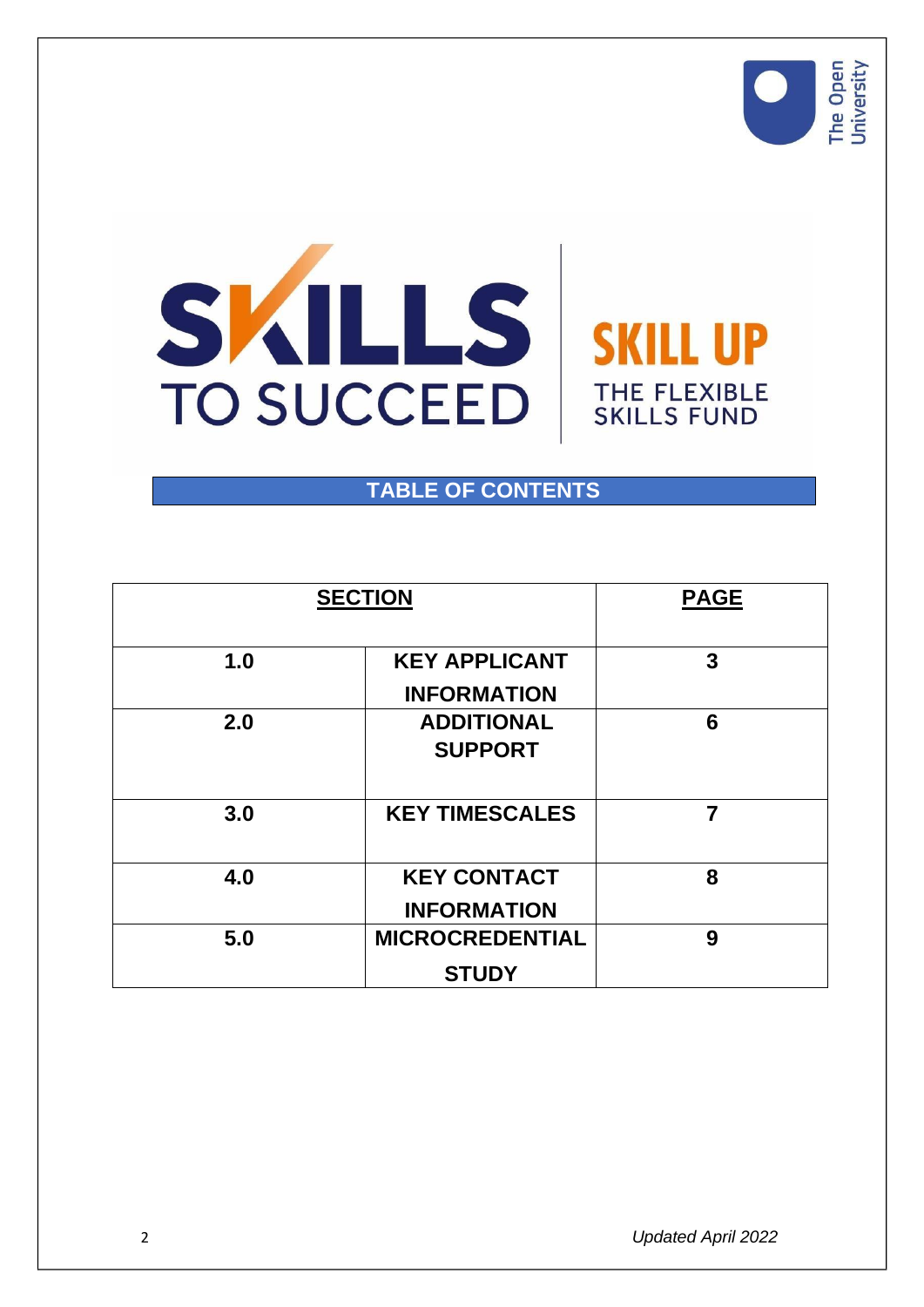

## **1.0 KEY APPLICANT INFORMATION**

#### **1.1 Background to this funding:**

Welcome to The Open University's **Skill up, Flexible Skills Fund** guidance notes for applicants.

As part of the Northern Ireland Executive's Economic Recovery Action Plan, a new Flexible Skills Fund, "Skill Up", has been established by The Department for the Economy. The purpose of this funding is to help upskill and reskill individuals to meet the needs of the economy as we emerge from the pandemic and grow beyond it.

The Department for the Economy is currently supporting a range of online skills provision to upskill and reskill people in economic priority sectors and in-demand areas. These include life and health sciences, green technologies, advanced manufacturing / engineering and digital, to enhance skill sets in critical transferable areas such as leadership and management, entrepreneurship, and employability.

In partnership with The Department for the Economy, through this scheme, The Open University in Northern Ireland is offering a **limited number of fully funded, accredited learning opportunities** to upskill and reskill in leadership and management and Science, Technology, Engineering and Maths (STEM) areas. As the only business school in Northern Ireland and one of four business schools across the island of Ireland to be placed in the **top one percent of business schools in the world** (Triple Accreditation), this indicates the high teaching quality and qualification impact of our leadership and management provision, not just academically but to industry.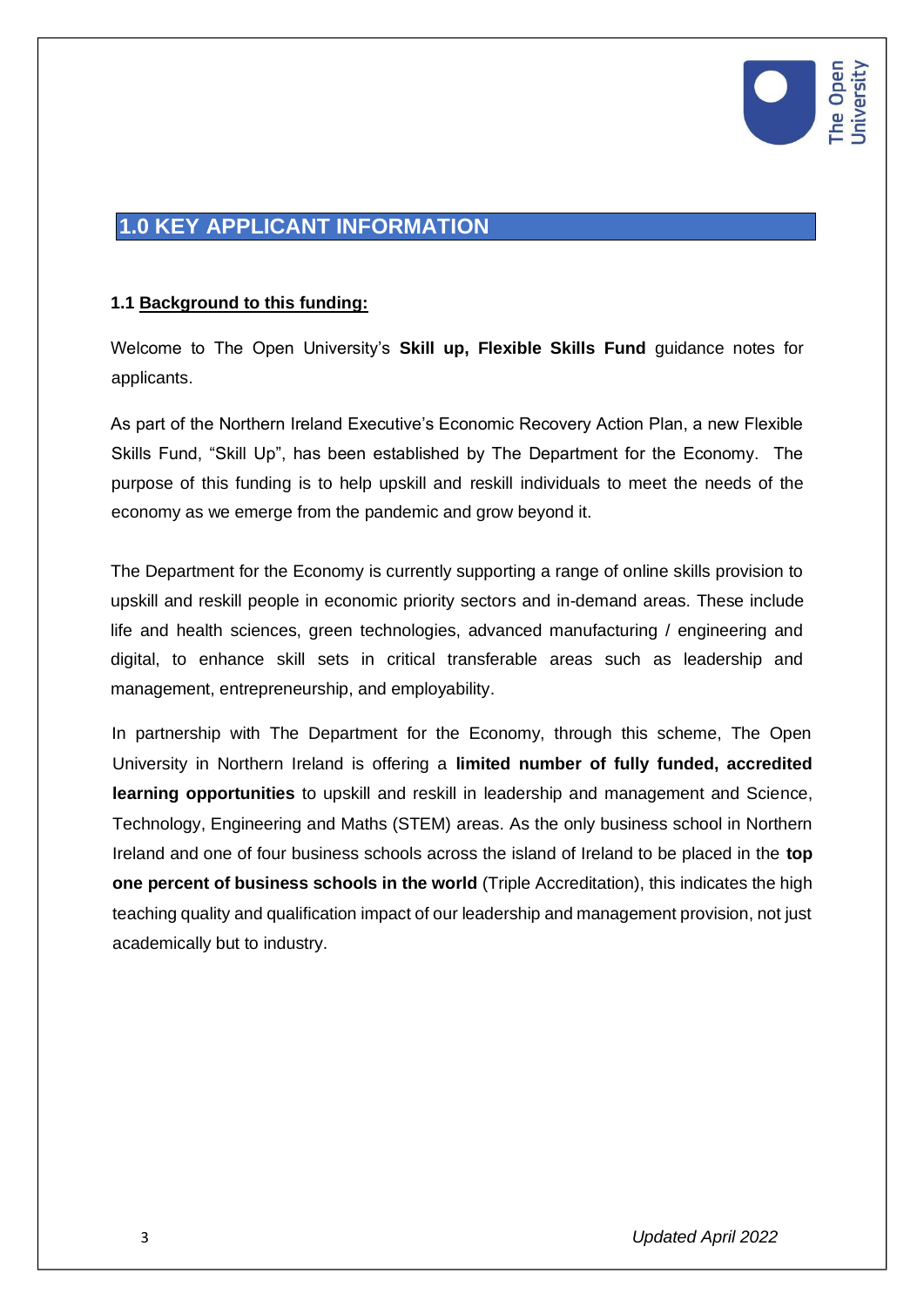

#### **1.2 How to read this document:**

This document is divided into 2 main sections. Section 1 includes general information, including how to apply, entry requirements, key timescales and contact details. The second section (section 5) provides background to our microcredential study. We highly recommend you read this document in **FULL** before completing an application form.

#### **1.3 Eligibility criteria:**

To be eligible for a fully funded place you must be:

- domiciled in Northern Ireland
- eligible to work in Northern Ireland
- settled in Northern Ireland, and ordinarily resident in the UK for at least three years **or** have indefinite leave to enter or remain in the UK
- over 18 years of age

There is a single assignment to complete at the end of your online study. In order to receive formal certification, you will be required to submit (and pass) this. You'll then also receive an Open University certificate confirming that you have received 10 academic credits at undergraduate level and 15 at postgraduate levels. We strongly encourage you to complete the assignment as this will show evidence of your professional development. Please note that postgraduate microcredentials start on the **20 June** and run for **12 weeks.** Undergraduate modules start on the **4 July** and run for **10 weeks**. These microcredentials will require **10–13 hours** of study a week. Applicants to the Flexible Skills Fund can apply to study up to 2 courses at any one time.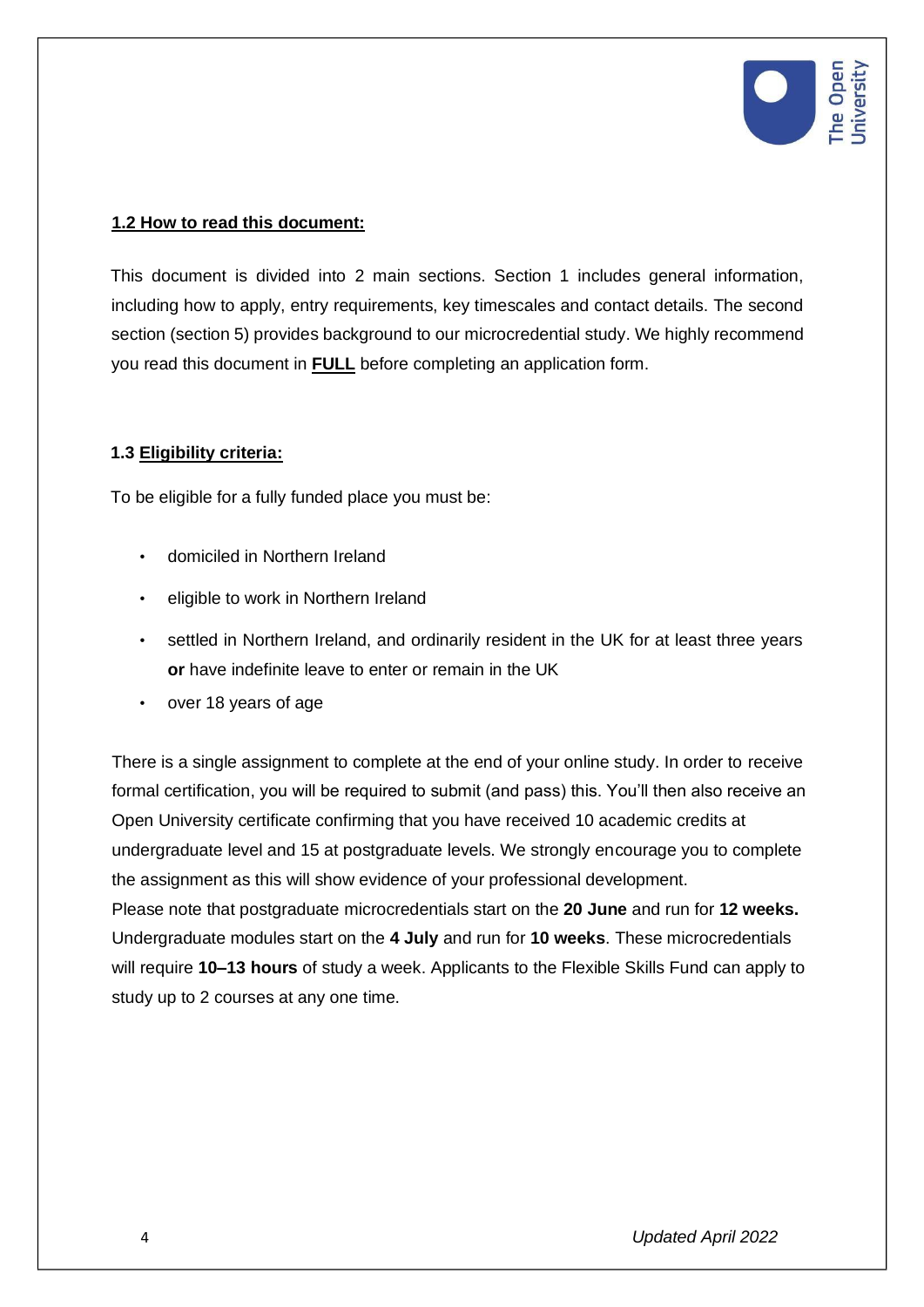

### **1.4 Applying:**

Complete the application form for the course that you would like to apply for. For microcredential study the application form is available from: The [Open](https://www.open.ac.uk/courses/courses/choose/att/ni-funded-skills#courses) [University | Courses](https://www.open.ac.uk/courses/courses/choose/att/ni-funded-skills#courses)  [and Qualifications](https://www.open.ac.uk/courses/courses/choose/att/ni-funded-skills#courses) under **"How to Apply"**. Please note that in order to be considered for a fully funded place, these application forms must be completed via the application form on the Skill-up landing page. The closing date for applications is **16th May 2022 at 6pm.** 

Shortlisting will be completed on a first come, first served basis and places will be subject to availability. We would strongly encourage you to submit one application form for the module(s) you would like to study. If you submit more than one application, we will shortlist based on the information included in the first application. We expect to receive significant interest for our courses so please apply as soon as possible. Once your application form has been submitted, it will be assessed by a panel. If your application is successful, you will be emailed and invited to create a FutureLearn account (if you don't already have one). If we find an existing Open University record for you then the email address provided in this application may be used to update the record accordingly.

All applicants will be notified of outcome of decision **by email.** See section 3.0 for key timescales for more information.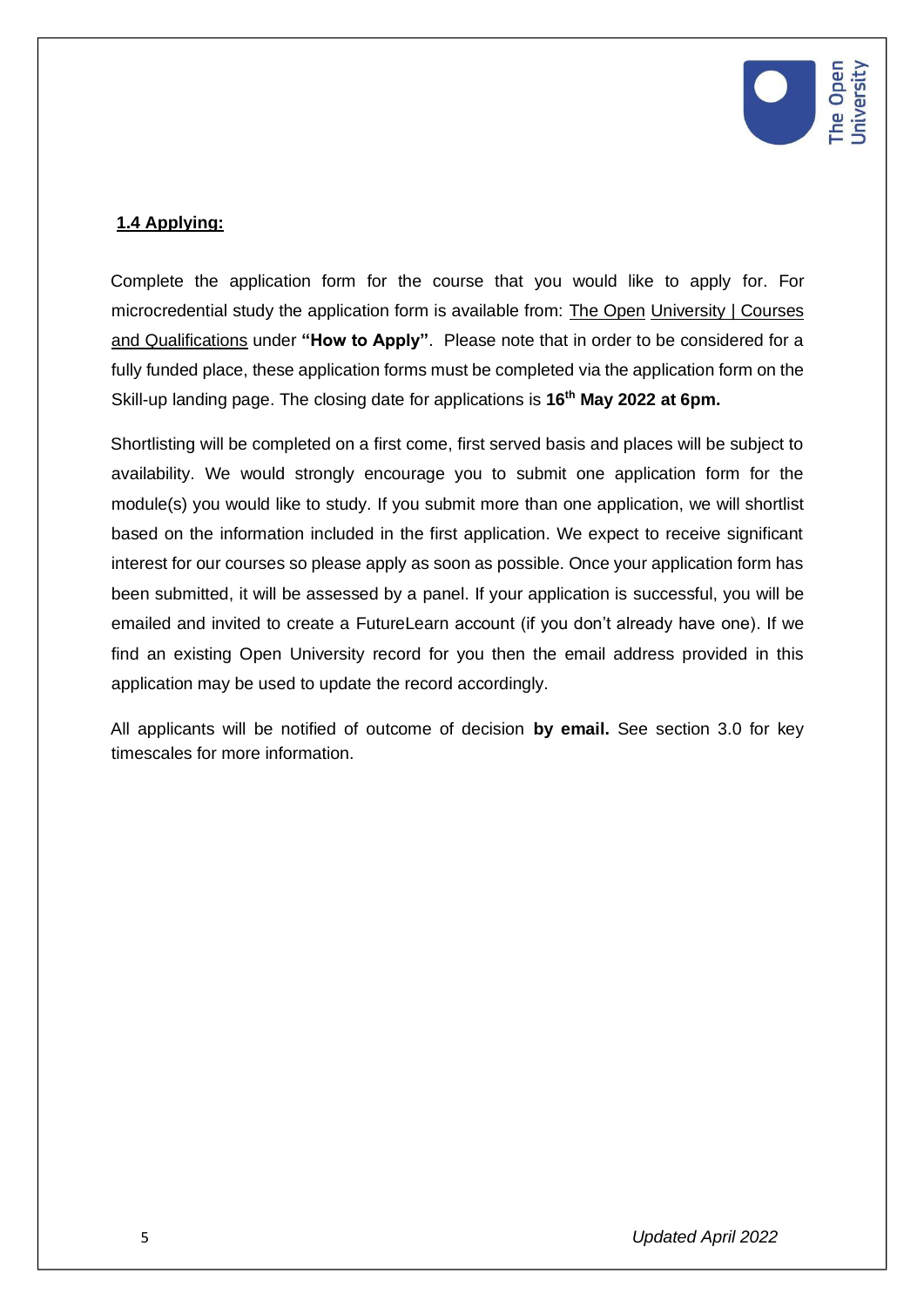

## **2.0 ADDITIONAL SUPPORT**

#### **2.1 Additional support:**

If you are unsure about postgraduate study, our free badged OpenLearn course, [Succeeding](https://www.open.edu/openlearn/education-development/succeeding-postgraduate-study/content-section-overview?active-tab=description-tab)  [In Postgraduate Study,](https://www.open.edu/openlearn/education-development/succeeding-postgraduate-study/content-section-overview?active-tab=description-tab) will provide essential preparation for pursuing your learning at this level.

You can also explore the benefits of online learning and discover how to successfully learn with us by completing the free [Get started with Online Learning](https://www.open.edu/openlearn/education-development/get-started-online-learning/content-section-overview?active-tab=description-tab) course.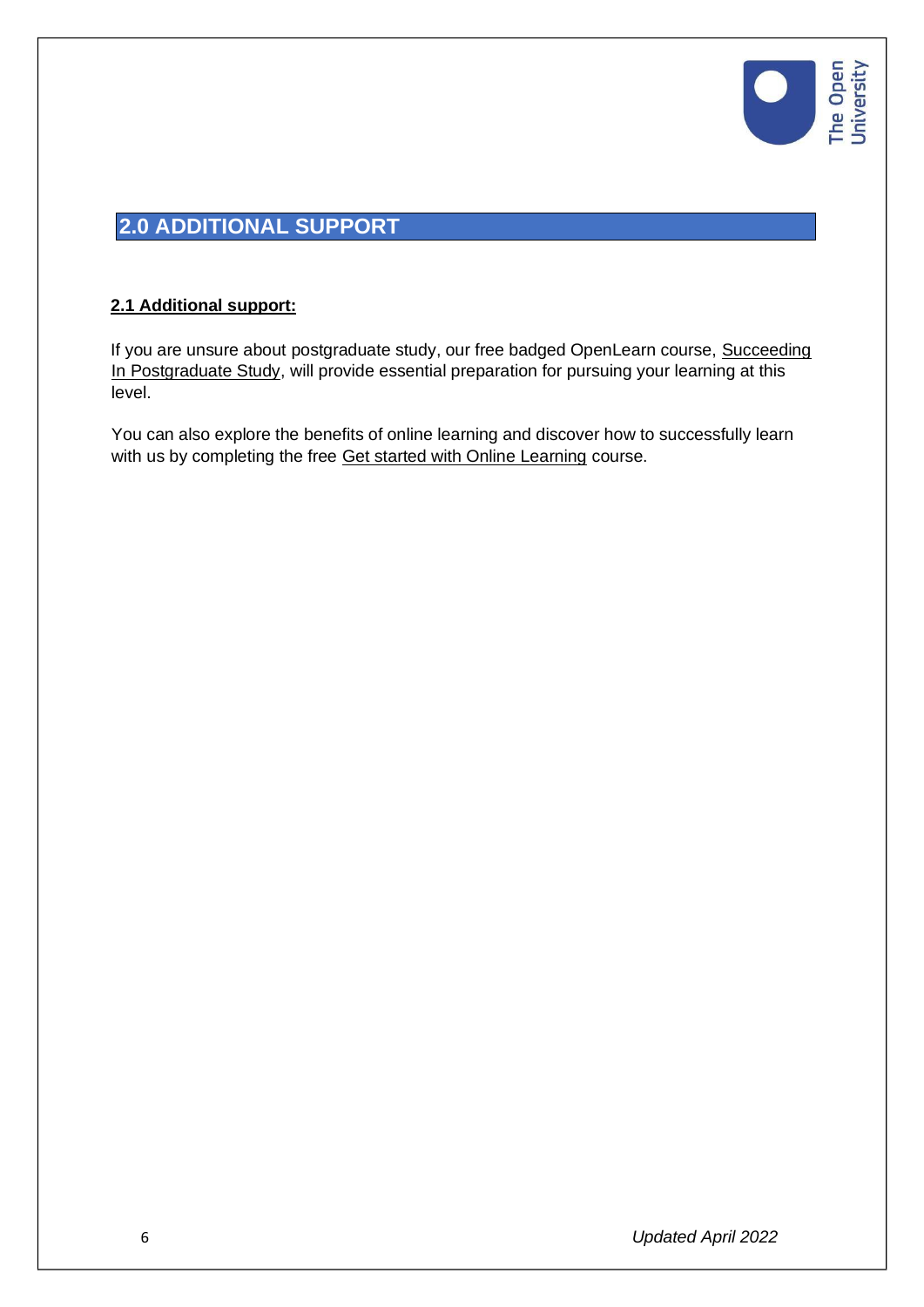

## **3.0 KEY TIMESCALES**

#### **3.1 Key timescales:**

Submit your application form by**:**

- **16 May 2022 at 6pm**
- Late applications will not be accepted
- Confirmation of receipt of application form will be sent to you within 24 hours (if submitted on a Friday, it will be Monday before we can confirm);
- Following this, if you still haven't received a decision, email: **Irelandskillup@open.ac.uk**
- All applicants will be notified of outcome of decision **by email:**
	- Microcredential postgraduate Week commencing 13<sup>th</sup> June 2022
	- Microcredential undergraduate Week commencing 27<sup>th</sup> June 2022
	- Unsuccessful applicants Week commencing 27<sup>th</sup> June 2022

#### **Start dates:**

- **Postgraduate courses** 20<sup>th</sup> June 2022
- **Undergraduate courses** 4<sup>th</sup> July 2022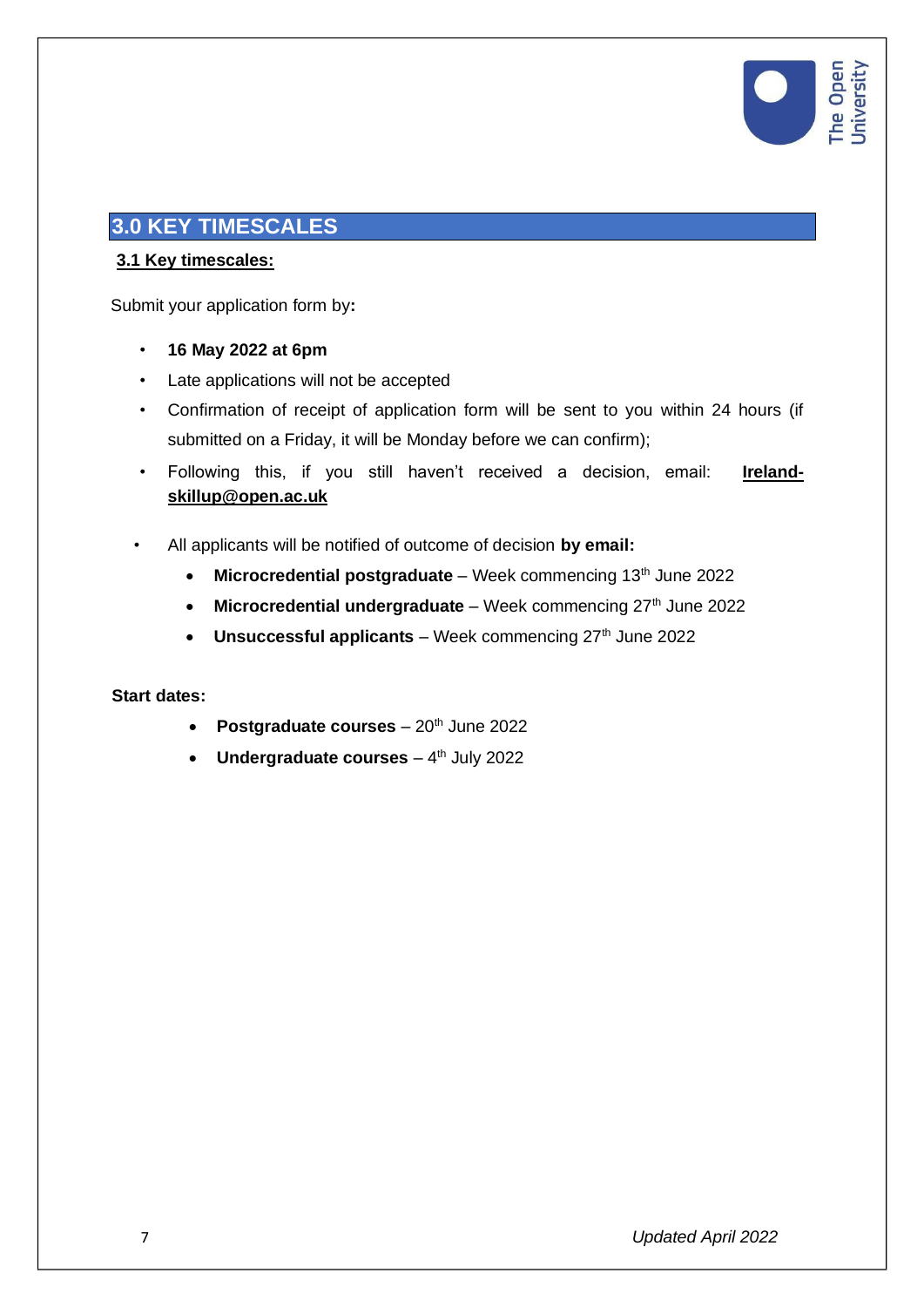

## **4.0 KEY CONTACT INFORMATION**

### **4.1 Key contact information:**

- For registration queries please contact: Ireland-skillup@open.ac.uk
- For eligibility queries please contact: Ireland-skillup@open.ac.uk
- For submission of application form related queries contact: Ireland-skillup@open.ac.uk

8 *Updated April 2022*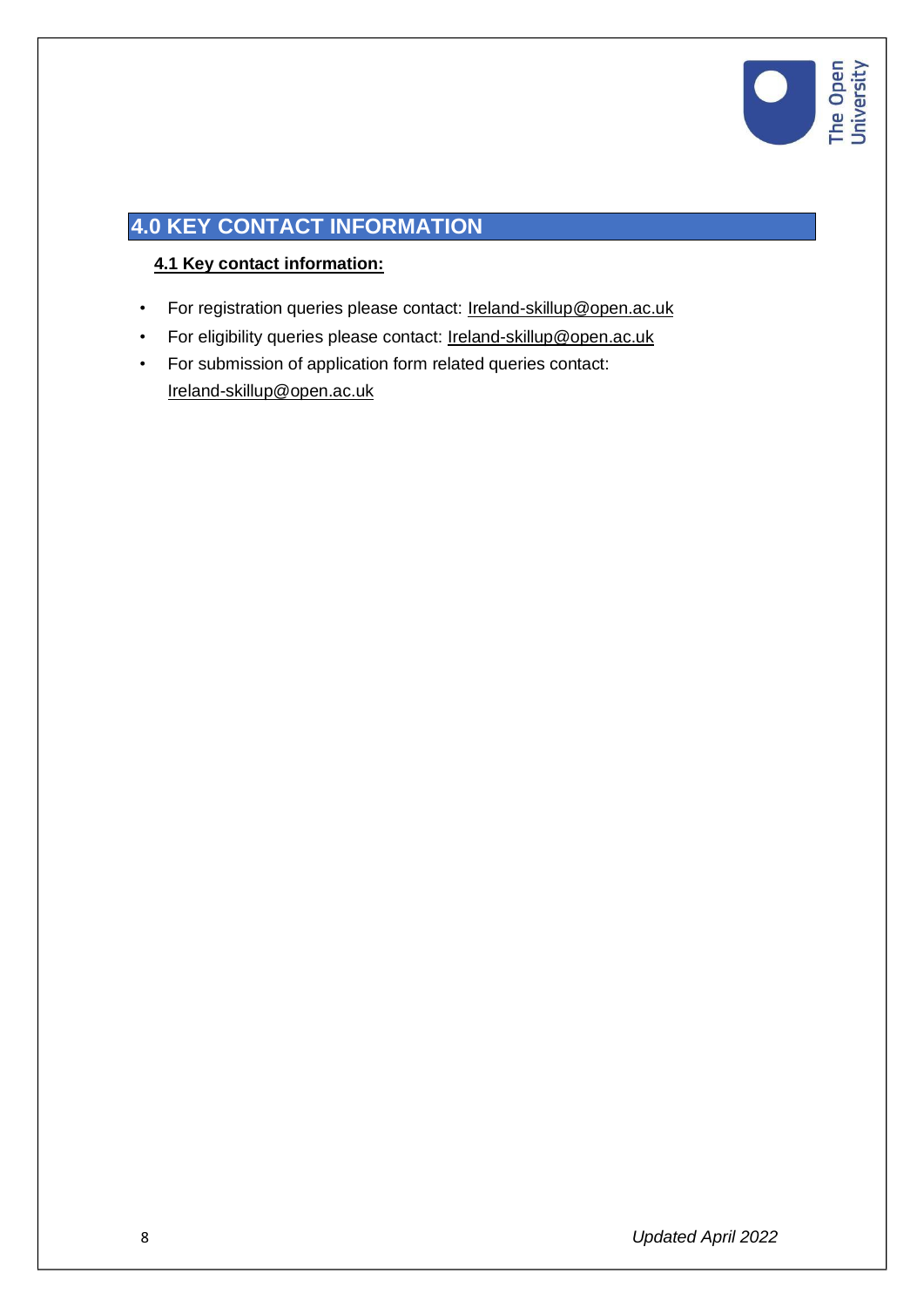

## **5.0 MICROCREDENTIAL STUDY**

#### **5.1 Microcredential Study**

A microcredential is a shorter and sharper type of University-level online learning experience. They are delivered at degree and postgraduate level and usually take around just a few months to complete. Microcredentials are becoming more popular in industry and education due to their focused and flexible delivery. The Open University's microcredentials are hosted on our FutureLearn platform, the largest Massive Open Online Course (MOOC) platform in Europe. Microcredentials play an important role in The Open University's mission: to make education accessible to all. From 2020, we have developed a strong pipeline of courses launched across key subject areas including **Leadership and management; teacher development and inclusive learning and computing and digital technologies.** 

There are many benefits related to undertaking a Microcredential:

- Current course content that is fully accredited to address specific skills gaps within a reasonable timeframe;
- Self-paced to suit professional and personal commitments; and
- Meets a range of diverse learning styles and preferences, contributing to professional growth.

We offer a range of microcredentials across key subject areas including at postgraduate (LEVEL 7, 15 credits) and undergraduate (LEVEL 6, 10 credits) levels. The fully funded microcredentials on offer through the Skill up, Flexible Skills Fund include:

## **Postgraduate**

#### **Leadership and Management**

- Management of Change: Organisation Development and Design
- Agile Leadership and Management (in collaboration with the Agile Business Consortium)